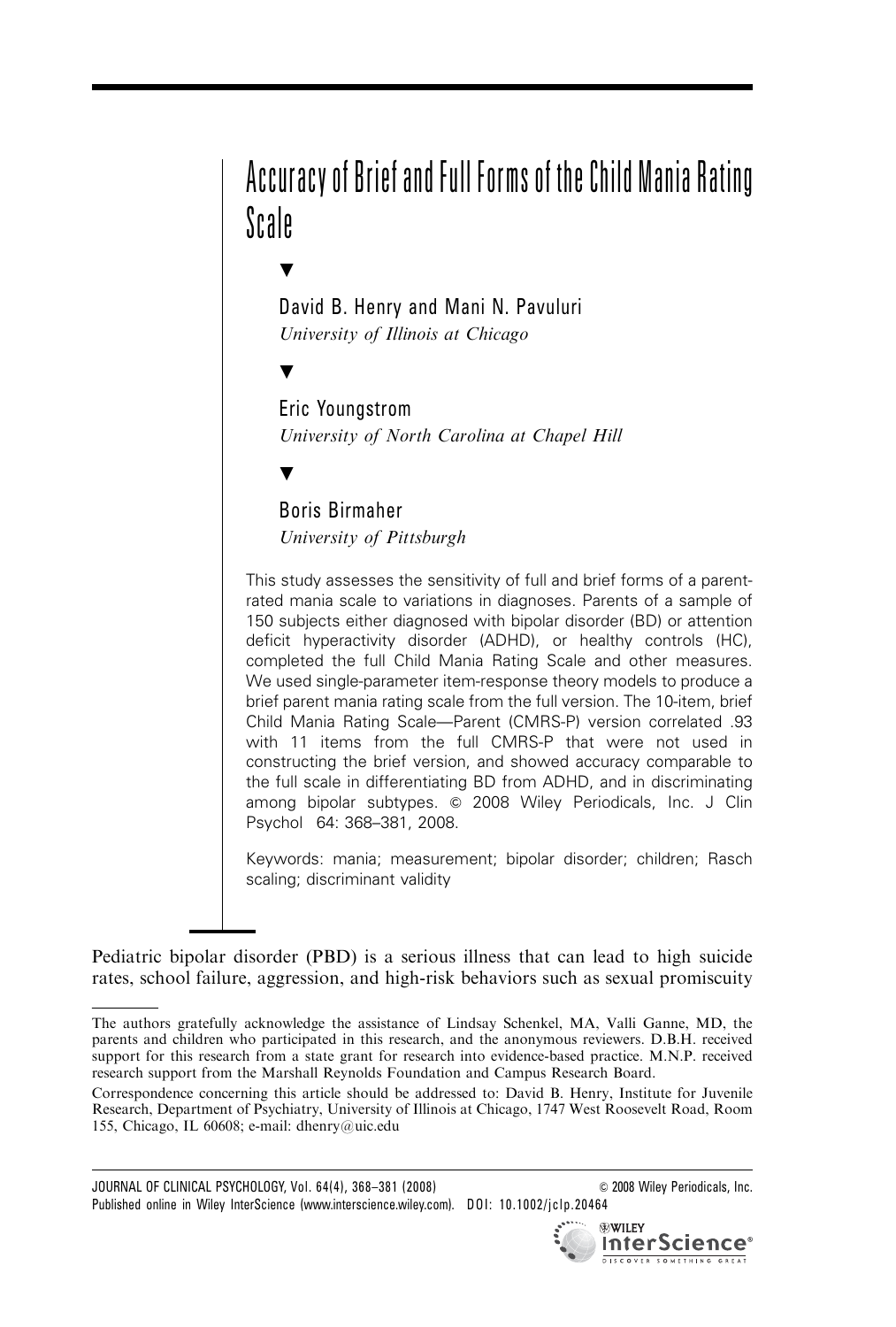and substance abuse (Pavuluri, Henry, Naylor, Carbray, & Janicak, 2005). It is characterized by high rates of recurrence despite initial recovery (Birmaher & Axelson, 2006; Carlson & Kelly, 1998; Geller, Craney et al., 2001; Geller, Zimerman et al.,2001). Given the importance of BD as a public health concern, early recognition, accurate identification, and sensitive measurement of symptom variation are necessary steps in prevention and intervention.

There is a growing consensus on the existence and description of the symptoms of pediatric BD (Kowatch, Youngstrom, Danielyan, & Findling, 2005). Prevalence estimates vary (Kowatch et al., 2005), but there have been no community studies that permit estimation of the prevalence of pediatric BD. One community study of older adolescents estimated 1% prevalence of BD with an additional 5.7% having experienced at least one episode of abnormally elevated mood that did not meet BD criteria (Lewinsohn, Klein, & Seeley, 1995). One retrospective study of 500 adults with BD found that half reported onset in childhood or adolescence (Lish, Dime-Meenan, Whybrow, Price, & Hirschfeld, 1994). Another retrospective survey of young adults estimated the lifetime prevalence of serious mood dysregulation (including several BD symptoms) in children and adolescents at 3.3% (Brotman et al., 2006), but there also is evidence for international variation in rates of diagnosis (Geller, Zimerman et al., 2001).

In children, mania may be confused with attention deficit hyperactivity disorder (ADHD) because these two disorders share several common features, such as hyperactivity, impulsivity, and distractibility (Geller, Zimerman et al., 2001; Wozniak et al., 1995). Such confusion is problematic for screening because instruments that are unable to differentiate pediatric mania from severe inattention, hyperactivity, and impulsivity will result in many false positives. Thus, instruments to screen for pediatric BD must have high specificity for ruling out mania as well as high sensitivity for detecting it (Dienes, Chang, Blasey, Adleman, & Steiner, 2002; Fristad, Weller, & Weller, 1992).

The most widely used measure of mania symptoms is the Washington University in St. Louis Kiddie Schedule for Affective Disorders and Schizophrenia, mania section (WASH-U-KSADS Mania Module; Geller, Zimerman et al., 2001). This measure requires administration by clinically experienced raters, seriously limiting its usefulness in screening or in evaluating the effects of interventions. Recently, Pavuluri and colleagues (Pavuluri, Henry, Devineni, Carbray, & Birmaher, 2006) established a 21-item parent-rating scale for pediatric mania that exhibited excellent psychometric properties and accuracy in differentiating pediatric mania from ADHD. A study of the psychometric properties of the Child Mania Rating Scale— Parent version (Pavuluri et al., 2006) found that the measure had excellent internal consistency reliability, strong correlations (.78–.83) with clinician-administered interview measures for diagnosing pediatric mania, and areas under the curve (AUCs) in excess of .90 for differentiating BD from ADHD and from healthy controls (HC).

This study reports the development and evaluation of a brief version of the CMRS-P. Creating a brief assessment for pediatric mania is important for at least two reasons. First, a brief instrument would be useful in screening and epidemiological studies, where instruments sensitive to specific diagnoses may be preferable to a single omnibus problem checklist (Biederman, 1998). Second, brief, sensitive instruments can reduce the assessment burden on families of children with BD, increasing the likelihood that parents will complete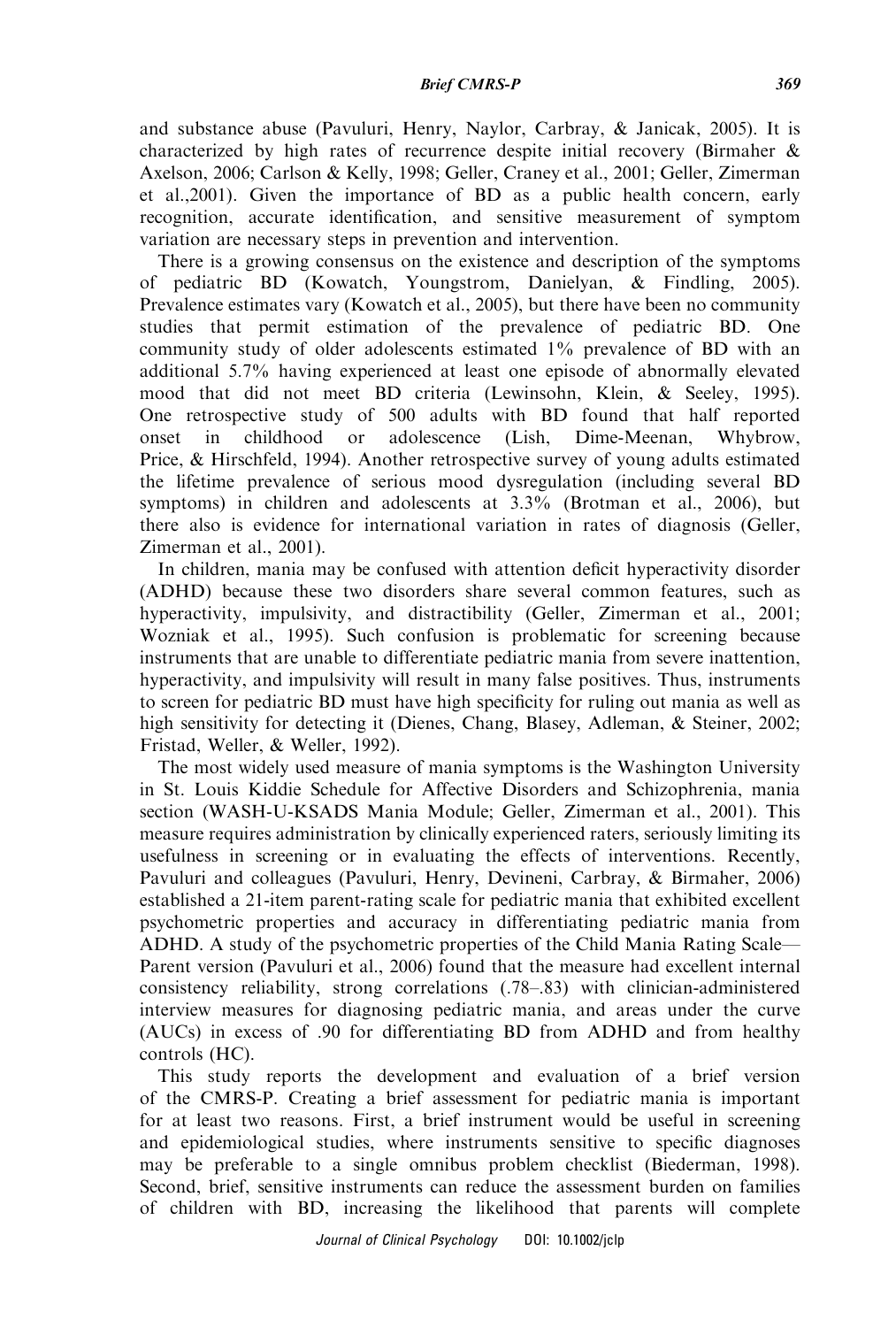the measures (cf. Stroud, McKnight, & Jensen, 2004), allowing more frequent assessment, and resulting in more complete data from repeated assessments used to evaluate acute response and maintenance of therapeutic gains.

Other brief screening instruments for mania exist, but none combine coverage of the content domain and sensitivity to variation in presentation. Tillman and Geller (2005) analyzed the sensitivity and specificity of items on the Conners Brief Parent-Rating Scale in order to devise a combination of items that could be used to differentiate prepubertal and adolescent BD from ADHD. They found that a weighted combination of two items (''Cries often and easily'' and ''Mood changes quickly and drastically'') had adequate sensitivity and specificity for this purpose, but cautioned that this measure may not generalize to other populations, possibly due to its limited coverage of the symptoms of BD. Another brief screening instrument is the Mood Disorders Questionnaire (MDQ; Lish et al., 1994). The MDQ uses a binary (yes–no) response format to assess seven symptoms of BD. It was originally validated on adults and has been validated recently for adolescent parent reports (Wagner et al., 2006). The study found parent reports to be superior to adolescent self-reports. However, the usefulness of this instrument with preadolescents is unknown. Also, the binary response format limits the potential sensitivity of the MDQ to variations in severity of presentation that might be important in differentiating within the BD diagnosis and in assessing treatment progress.

Instruments that have high sensitivity and specificity for differentiating clinical from normal populations may not be sensitive to variation among those individuals diagnosed with pediatric BD. Bipolar I disorder is distinguished from Bipolar II disorder in part by hypomanic episodes that are less severe than manic episodes, and Bipolar—Not Otherwise Specified (BD-NOS) is distinguished from Bipolar types I and II by less severe symptoms that may have shorter duration. It is desirable that a brief mania measure be able to detect differences among these subclassifications and differences in symptoms. The purpose of this study was to develop a brief, unidimensional version of the CMRS-P and evaluate its psychometric properties and accuracy for differentiating BD from ADHD and among different BD subtypes.

A few years ago, Smith and colleagues (Smith, McCarthy, & Anderson, 2000) presented criteria for evaluating brief forms of measures. These include showing time and resource savings, demonstrating equivalent content coverage and dimensionality, estimating overlapping variance between full and brief versions, and validating the brief form and assessing classification accuracy. We followed these recommendations in designing and conducting this study.

#### **Methods**

## Subjects

The characteristics of the sample have been described in detail elsewhere (Pavuluri et al., 2006). Subjects were included in this sample if they were: between 5 and 17 years of age, inclusive; had been diagnosed with ADHD, BD I or II, or BD-NOS; or were healthy controls (HC) with no psychiatric symptoms, based on the WASH-U-KSADS (Geller, Zimerman et al., 2001) interview. Potential participants were excluded if they: suffered from head injury, epilepsy, a pervasive development disorder (PDD), or mental retardation; had significant medical illness; or were taking any medications or substances that could alter their moods. Patients currently under treatment were excluded as the purpose of the study was to screen for subjects at the intake phase, regardless of the severity of their disorders.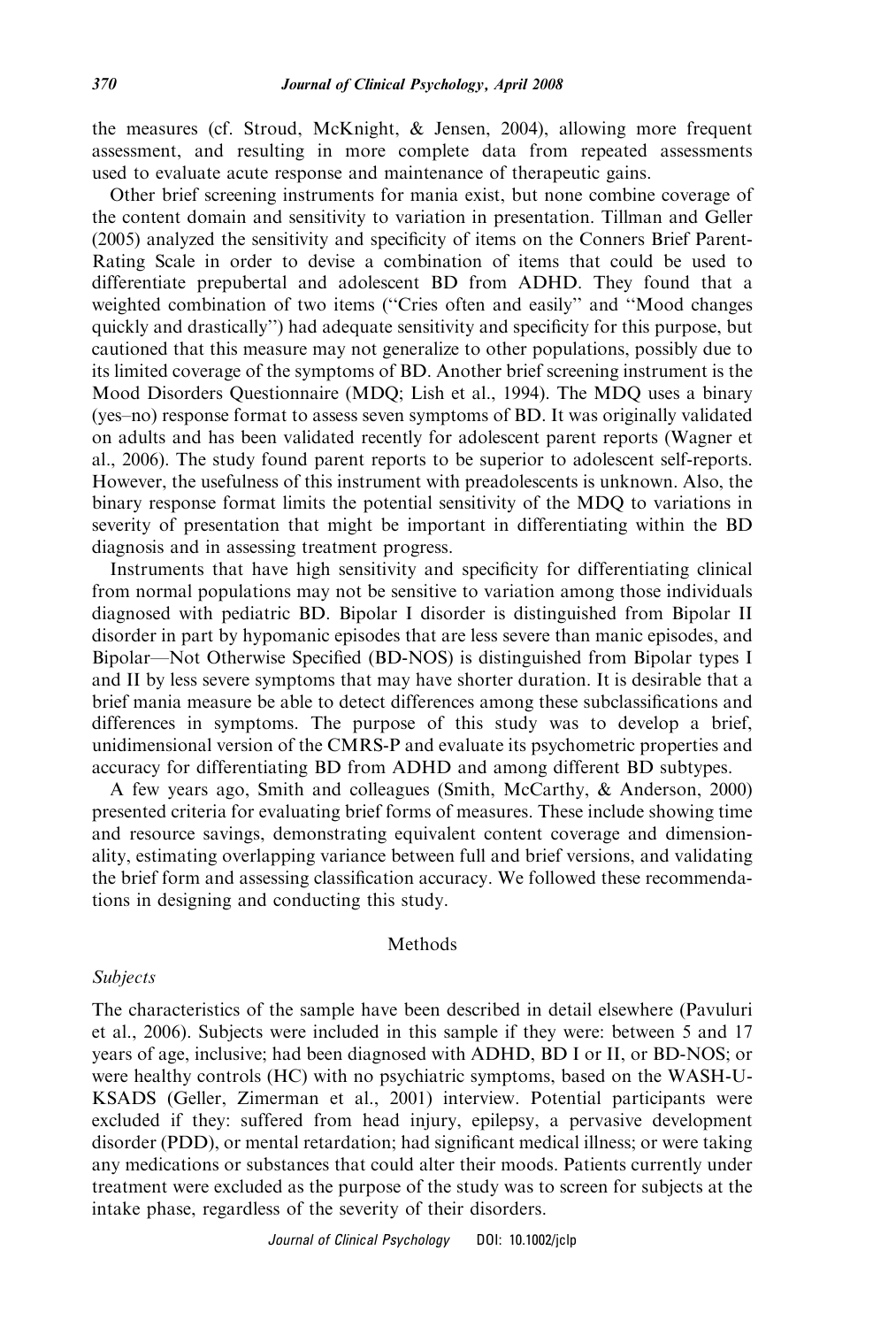Subjects with BD were recruited from among the community, pediatricians, child psychiatrists, the Child and Adolescent Bipolar Foundation (CABF), and our mood disorders clinic. Potential participants with ADHD were recruited from the general psychiatric clinic population. HC were recruited from the community via institutional review board (IRB)-approved advertising flyers and networking. All told, 156 potential participants were assigned to be interviewed by one of three clinicians (a child psychiatrist, a post-MA psychologist, and a doctoral-level psychiatric nurse). Interviewing clinicians were randomly assigned to the subjects, and were blinded to their screening diagnoses. Structured diagnostic interviews using the WASH-U-KSADS were conducted to confirm the clinical diagnosis from the screening visit. Six subjects were excluded due to primary diagnosis of pervasive developmental disorder ( $n = 3$ ), medication for posttraumatic stress disorder ( $n = 1$ ), aging-out at 18th birthday  $(n = 1)$ , and father's withdrawal of consent during a custody battle  $(n = 1)$ .

The final sample consisted of 150 subjects  $(BD = 50; ADHD = 50; HC = 50)$ . Table 1 reports the sample characteristics by diagnosis, and by subcategory within the sample diagnosed with BD. Table 1 also reports F-tests and chi-square tests of differences between samples. The BD, ADHD, and HC samples were not found to differ on any demographic variable. Approximately half of the BD sample (48%) had a comorbid diagnosis of ADHD. As can be seen in Table 1, the proportion with comorbid ADHD differed among BD subcategories,  $\chi^2(2, N = 50) = 6.7$ ,  $p < .05$ .

## Measures

Child Mania Rating Scale. The Child Mania Rating Scale—Parent Version (CMRS-P; Pavuluri et al., 2006) is a mania rating scale designed to be completed by parents. It includes 21 items reflecting the characteristics of a manic episode according to the Diagnostic and Statistical Manual of Mental Disorders, fourth edition (DSM-IV; American Psychiatric Association, 1994). Each item is answered on a four-point Likert-type scale anchored by 0 (never/rare), 1 (sometimes), 2 (often), and 3 (very often). The entire scale is designed to be completed in 10–15 minutes. The CMRS-P items reflect symptom criteria A and B of the manic episode in DSM-IV. The scale includes age-specific items. Each item is considered to be a problem only if it is causing trouble, is beyond what is normal for the child's age, and has been troublesome during the month preceding completion of the measure. The items are written at a third-grade reading level and the complete measure has an internal consistency reliability of .96. Validity evidence comes from correlations with clinician-rated scales and sensitivity and specificity for differentiating pediatric mania from other disorders and no disorder (Pavuluri et al., 2006).

Washington University Kiddie Schedule for Affective Disorders and Schizophrenia  $(WASH-U-KSADS)$ , mania section. The mania section of the WASH-U-KSADS is a semistructured diagnostic interview used to diagnose mania. Symptoms are rated on a continuous severity scale by interviewing parents and children (Geller, Zimerman et al., 2001). The WASH-U-KSADS includes specific questions about onset and offset of symptoms, ADHD assessment, and criteria for diagnosis of manic behavior or thinking. The WASH-U KSADS has demonstrated 100% interrater reliability (Geller, Zimerman et al., 2001). In this study, diagnostic interviews were randomly assigned to interviewers, who were blinded to the child's psychiatric diagnoses. Interviewers had at least 6 months of training prior to conducting the interviews. Interrater reliability among the research interviewers at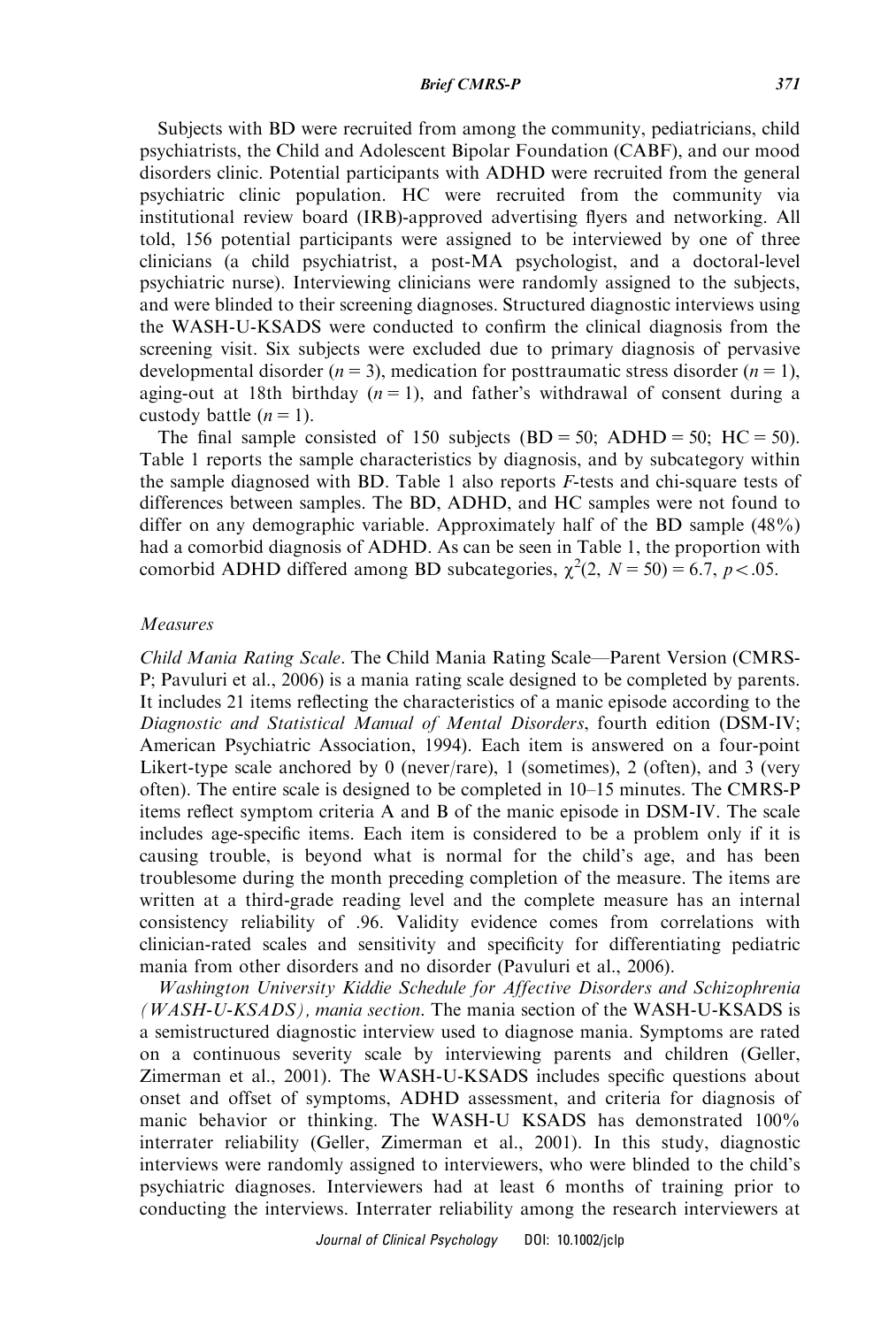|                                | Sample Characteristics<br>Table                                                                                                                       |                          |             |                         |              |              |                                            |
|--------------------------------|-------------------------------------------------------------------------------------------------------------------------------------------------------|--------------------------|-------------|-------------------------|--------------|--------------|--------------------------------------------|
| Journal of Clinical Psychology | ariable                                                                                                                                               | $\overline{\Omega}$<br>∞ | BD II       | <b>BD NOS</b>           | <b>ADHD</b>  | $\Xi$        | Significance Test                          |
|                                |                                                                                                                                                       | 34                       |             |                         |              |              |                                            |
|                                | Mean age (SD)                                                                                                                                         | (3.53)<br>10.49          | (0.67(1.36) | 9.66 (3.24)             | 9.88 (1.88)  | (0.56(0.41)) | $F(2, 147) < 1$ , NS                       |
|                                | Female, N (%)                                                                                                                                         | $(35.3\%)$               | $4(50.0\%)$ | $2(25.0\%)$             | $19(38.0\%)$ | 27 (54.0%)   | $\chi^2$ (2, $N = 147$ ) = 4.4, NS         |
|                                | thnicity                                                                                                                                              |                          |             |                         |              |              | $\chi^2$ (6, $N = 147$ ) = 7.6, NS         |
|                                | African-American, N (%)                                                                                                                               | $(23.5\%)$               | $2(25.0\%)$ |                         | $12(24.0\%)$ | $11(22.0\%)$ |                                            |
|                                |                                                                                                                                                       | $(0.0\%)$                | $(0.0\%)$   | $3(37.5\%)$<br>1(12.5%) | 6(12%)       | $8(16.0\%)$  |                                            |
|                                | Hispanic, $N$ (%)<br>White, $N$ (%)                                                                                                                   | (70.6%)                  | $6(75.0\%)$ | $4(50.0\%)$             | 29 (58%)     | $31(62.0\%)$ |                                            |
|                                | Other, $N$ (%)                                                                                                                                        | (2.9%)                   | $(0.0\%)$   | $(0.0\%)$               | $1(2\%)$     | $(0.0\%)$    |                                            |
| DOI:                           | Mean SES (SD) <sup>a</sup>                                                                                                                            | (0.99)                   | 1.63(0.92)  | .50 (0.76)              | .92(0.92)    | 4.23 (1.17)  | $F$ (2, 143) = 1.29, NS                    |
|                                | DHD, N (%)                                                                                                                                            | $(53.1\%)$               | 2(25%)      | $7(87.5\%)$             | 50 (100%)    | (0.60)       | $\chi^2$ (2, $N = 150$ ) = 100.1, $p < 01$ |
| 10.1002/jclp                   | significance tests compare all BD versus ADHD versus HC. NS, not statistically significant.<br>SES was calculated using a revised Hollingshead scale. |                          |             |                         |              |              |                                            |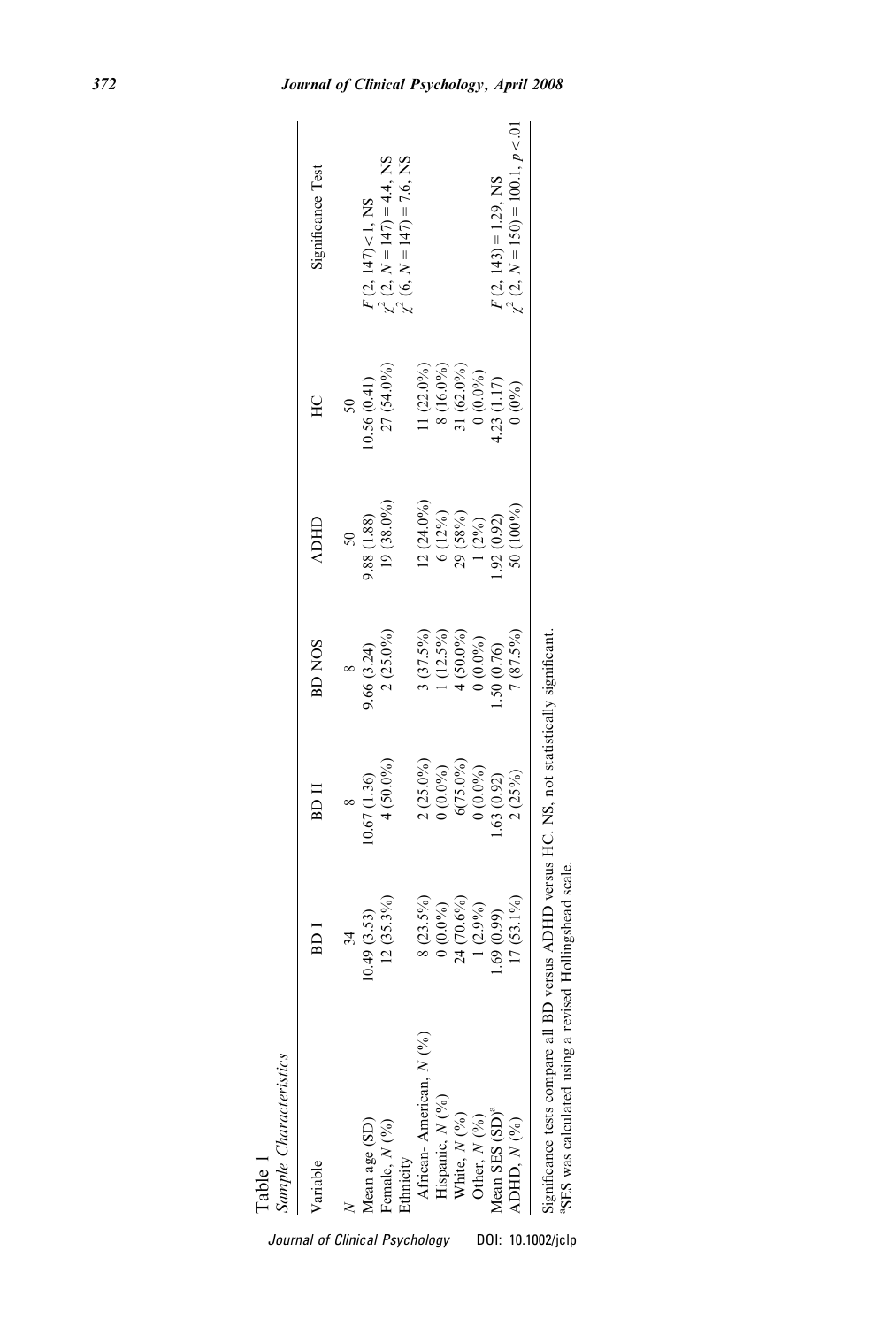## Brief CMRS-P 373

the end of training was .98–1.0 by Cohen's kappa (Cohen, 1960) for diagnosis and rapid cycling, respectively, on the WASH-U-KSADS. Individual item reliabilities on the WASH-U-KSADS ranged from .92 to .96 by Cohen's kappa.

# Procedure

The IRB at the University of Illinois at Chicago approved this protocol. All parents gave informed consent and children under 17 years of age gave written or verbal assent, as required depending upon the age of the child. For adolescents older than 16 years of age, at least one parent and the adolescent gave written consent.

The research staff ( $n = 6$ ) who administered the demographic and parent/selfreport measures were different from those who conducted the diagnostic interviews  $(n = 4)$ . The CMRS-P was administered prior to conducting the diagnostic interview to minimize bias and fatigue effects.

## Data Analysis

Item response theory (IRT; Lord, 1980) provides a method for choosing a set of items that can assess the entire range of mania severity while remaining sensitive to variations within that range. Basically, item-response theory assigns each item a position on a theoretical scale representing a latent trait. In this study, we used a single-parameter itemresponse (IRT) model (Rasch, 1960) to select items for the brief version of the CMRS-P. Once the brief version was created, we tested it and the full CMRS-P for their sensitivity and specificity for differentiating children with Bipolar I disorder from the less severe bipolar subtypes. We also evaluated the measures for detecting the presence of eight categories of the DSM-IV (American Psychiatric Association, 1994) mania symptoms, including overall mood disturbance and seven categories of symptoms that co-occur with mood disturbance in a manic episode.

The first requirement of IRT models is unidimensionality, which refers to a scale measuring a single underlying construct, and only the construct it is intended to measure. Assessing unidimensionality and the fit of each item to the scale are particularly important for assessing pediatric mania because of the high probability of comorbidity with ADHD, which has led some investigators to assert that pediatric mania is merely a severe form of ADHD (Lewinsohn et al., 1995). As noted earlier, this study aimed to assess the unidimensionality of the brief CMRS-P items.

We used Rasch analysis through the WINSTEPS and FACETS software packages (Linacre, 2004, 2006) to choose items for inclusion in the brief CMRS-P. We entered data from the 150 cases noted previously into a Rasch analysis with items and the 4 point rating scale as facets. Rasch analysis models an individual's probability of a particular response to each item as a function of that individual's level of the latent trait being measured. It estimates only the intercept or difficulty or level of each item, assuming that each item is equally representative of the latent trait being measured.

In selecting items for a short form, we looked for items at equal intervals along a theoretical scale of mania severity (the latent trait in this analysis). When multiple items were found at a scale position, we retained only a single item. This procedure resulted in a scale containing fewer items but represented all degrees of mania severity, and is similar to other applications of Rasch analysis for creating short forms of measures (Cole, Rabin, Smith, & Kaufman, 2004). In the results that follow, all *p*-values are based on two-tailed tests with  $\alpha = 0.05$ .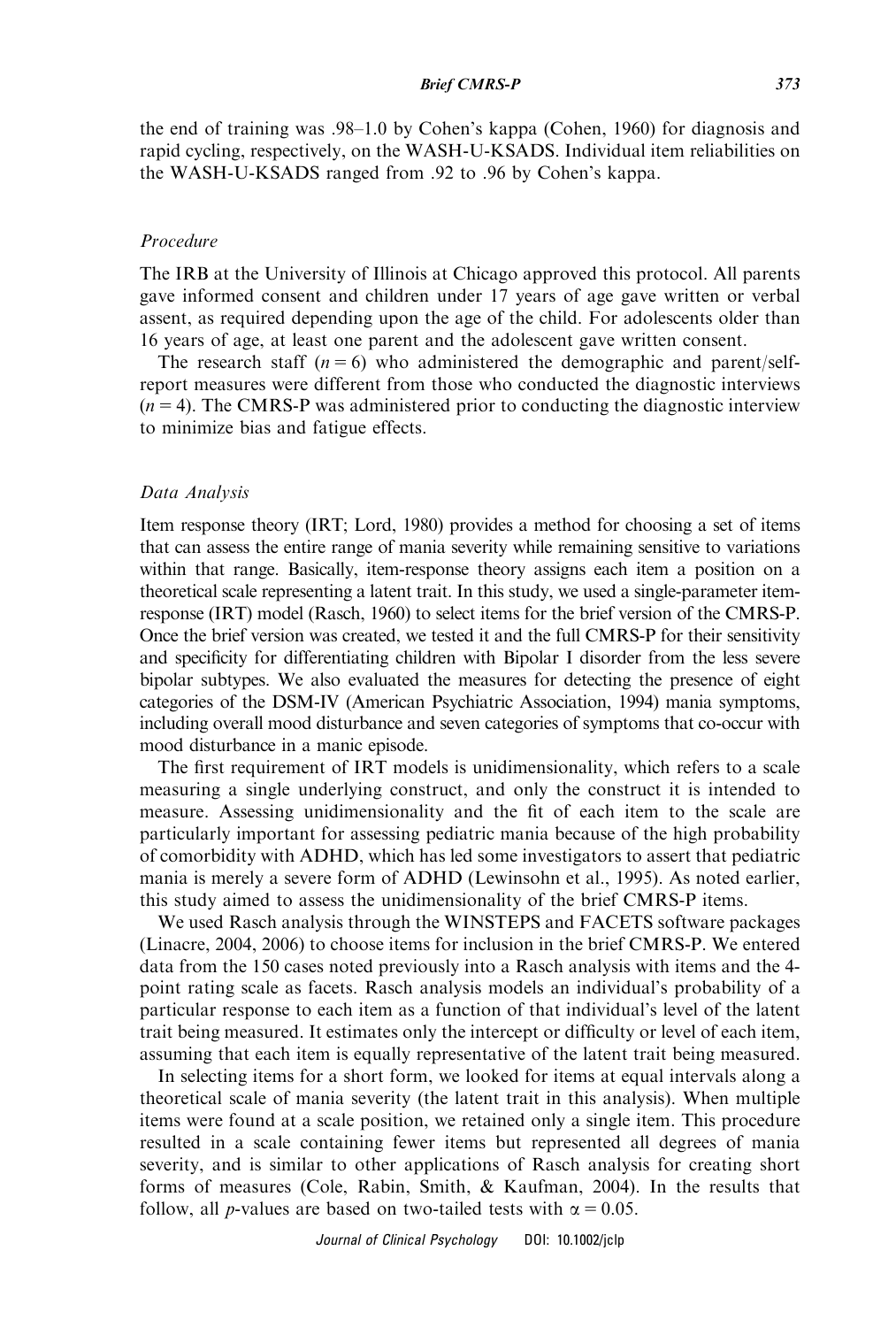## Results

# Sample Description and Mania Presentation

The sample for this study consisted of equal numbers of subjects diagnosed with BD (Types I, II, and NOS;  $n = 50$ ) or ADHD ( $n = 50$ ), and 50 without impairment (HC). The sample was equally divided by gender, age, socioeconomic status, and ethnicity.

Because of the wide age range of the sample, we correlated the 21 mania symptoms assessed with the WASH-U-KSADS mania module with age. Of the 21 correlations, only the correlation between age and hallucinations  $(r = -.37, p < .01)$  was significant, suggesting, possibly, that hallucinations tended to occur or are identified to a lesser extent among older children. It is also notable that 1 significant correlation out of 21 is exactly the number that would be expected by chance. There was no indication that the presentation of mania differed substantially by age of the child.

Although 8 subjects with BD-NOS were included for the purpose of reducing the number of items for the brief CMRS, the ROC analyses differentiating between BD, ADHD, and HC were conducted both with and without these subjects in the sample, in order to provide for tests with clearly defined diagnostic subgroups. We believe that testing the measure using both narrow and broad definitions of BD would be helpful in evaluating its usefulness for screening (Leibenluft, Charney, Towbin, Bhangoo, & Pine, 2003).

# IRT Analysis

 $Dimensionality$ . We evaluated the unidimensionality assumption (Cunningham, Wild, Bondy, & Lin, 2001) on the full and brief CMRS-P using principal components analyses of residuals. These analyses estimated the variance accounted for by a single dimension and produced contrasts between successive components in an unrotated solution, quantifying the unexplained variance accounted for by each contrast. The degree to which other components represented scalable dimensions beyond the main dimension was evaluated by examining the eigenvalues and proportions of variance attributable to each contrast. On the full CMRS-P, a single dimension accounted for 91.8% of the variance. The largest contrast accounted for 1.1% of the variance. On the brief CMRS-P, 91.2% of the variance was accounted for by a single dimension, with the largest contrast accounting for 1.8% of the variance. These results clearly suggest that both the brief and full CMRS-P scales were unidimensional.

Item fit. We assessed the fit of each item to a unidimensional scale using a standardized index of outlier-sensitive fit (OUTFIT; Crouch, Gresham, & Wright, 1985). Desirable values of OUTFIT are within a range of  $+2.0$ . Table 2 shows the items, the position of each item on a scale representing the dimension of manic symptoms, and standardized OUTFIT values for each item. Items included in the brief CMRS-P are starred. As can be seen, all but two items on the CMRS-P had acceptable OUTFIT values according to the standards noted previously (Table 2).

To create a brief CMRS-P, we selected items that allowed us to cover the entire range of severe mania symptoms and were separated by relatively equal intervals. In Table 2, the items included in the brief CMRS-P are starred. Figure 1 maps the item positions on the theoretical dimension against the degree of misfit (cf. Cunningham et al., 2001). The unshaded area in the center of the graph marks the area within which the items fit the unidimensional measurement model. The histogram to the left shows the distribution of the WASH-U-KSADS mania module scores for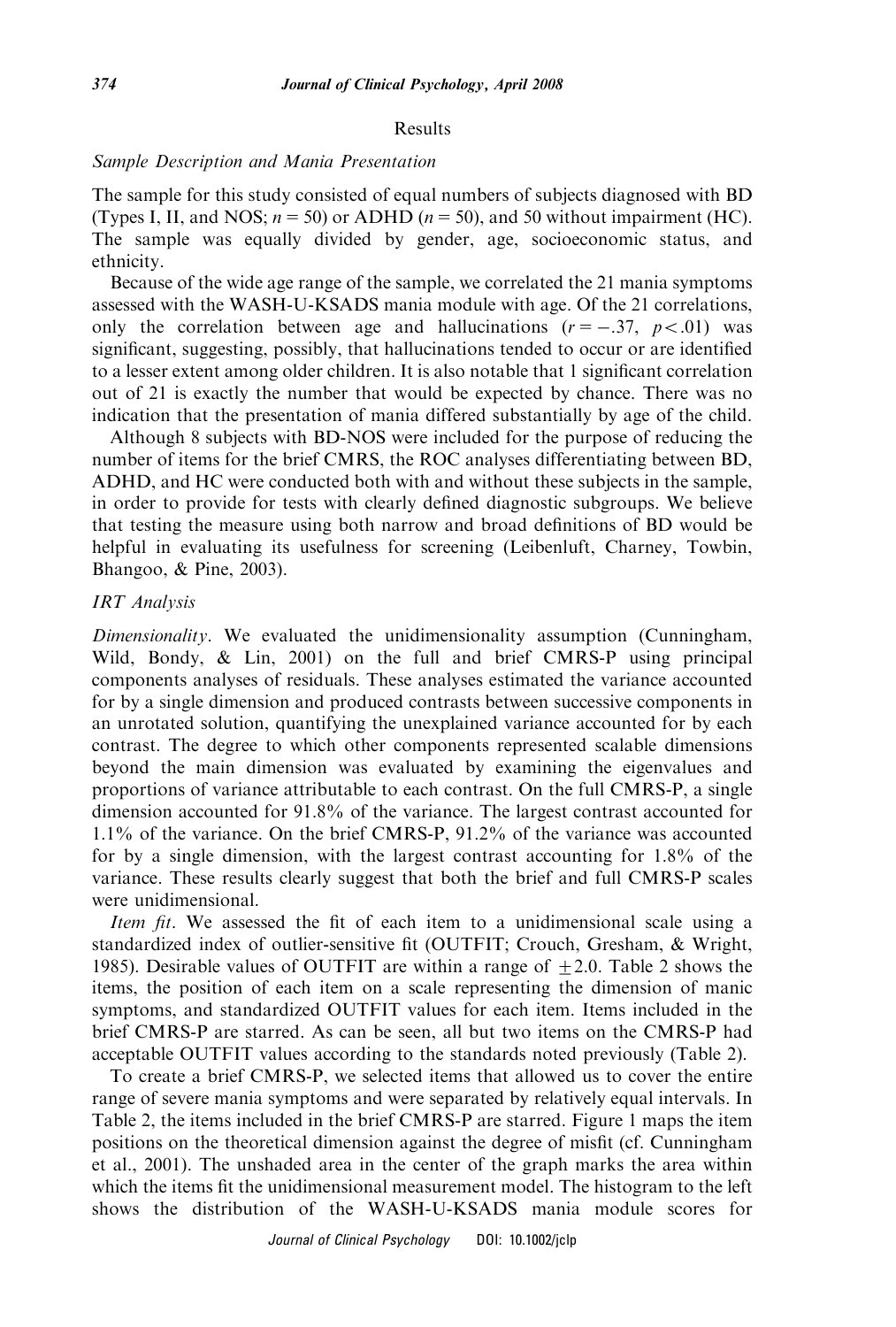Table 2

| <i>Statistics.</i> |                                                                    |          |                   |                       |               |
|--------------------|--------------------------------------------------------------------|----------|-------------------|-----------------------|---------------|
| Item<br>No.        | Item                                                               | Location | Standard<br>Error | Estimated<br>Discrim. | <b>OUTFIT</b> |
| 6 <sup>a</sup>     | Too much energy                                                    | $-.81$   | .10               |                       | $-.80$        |
| 7                  | Talks too much or too loud                                         | $-.77$   | .10               | .96                   | 1.60          |
| 11                 | Trouble staying on track                                           | $-.67$   | .10               | 1.03                  | $-.10$        |
| $2^{\mathrm{a}}$   | Irritable, cranky, or mad for hours<br>or days at a time           | $-.66$   | .10               | .99                   | $-1.40$       |
| 16 <sup>a</sup>    | Rage attacks or intense and<br>prolonged temper tantrums           | $-.44$   | .10               | 1.17                  | $-.80$        |
| q <sup>a</sup>     | Talks too fast, jumps from topic to topic                          | $-.34$   | .10               | .91                   | .70           |
| 18                 | Experiences rapid mood swings                                      | $-.34$   | .10               | 1.24                  | $-.70$        |
| 17                 | Cracks jokes or puns more than<br>usual, laughs loud or acts silly | $-.28$   | .10               | .95                   | .00           |
| 1 <sup>a</sup>     | Feeling super happy for hours or days<br>at a time                 | $-.28$   | .10               | .93                   | $-.70$        |
| 8 <sup>a</sup>     | Racing thoughts                                                    | $-.18$   | .10               | 1.41                  | $-.40$        |
| 12                 | Unusually productive                                               | $-.11$   | .10               | .99                   | .20           |
| 10                 | Rushes around nonstop                                              | $-.09$   | .10               | 1.36                  | 1.10          |
| 3                  | Thinks that he or she can be anything<br>or do anything            | .02      | .11               |                       | .40           |
| 15                 | Does foolish things                                                | .22      | .11               | 1.03                  | .10           |
| $5^{a,b}$          | Needs less sleep than usual                                        | .23      | .11               | .45                   | 1.70          |
| 14                 | Talks to strangers inappropriately                                 | .36      | .12               | .96                   | $-.20$        |
| 19                 | Suspicious or strange thoughts                                     | .47      | .12               | 1.23                  | $-1.10$       |
| $13^{a,b}$         | Sexually inappropriate behavior                                    | .62      | .13               | 1.00                  | $-.30$        |
| $4^{a,b}$          | Believes he or she has unrealistic abilities                       | .73      | .14               | 1.04                  | .50           |
| $20^{a,b}$         | Hears voices                                                       | .97      | .16               | 1.13                  | $-1.20$       |

CMRS-P Items, Location on the Mania Dimension, Estimated Discrimination, and Fit Statistics.

Location measures of higher magnitude indicate more severe mania. OUTFIT = standard normal deviate outlier sensitive fit. This should be treated as a t-test of the fit of the item to the model. Values with an absolute value  $>2.0$  degrade the model.

21 Sees things 1.32 .20 1.11  $-.30$ 

a Items included in the short form of the CMRS.

<sup>b</sup>These items are believed to strongly differentiate BD and ADHD.

the sample. Note that the items selected for the brief version cover the part of the distribution representing more severe mania symptoms. Note also that the items selected for the brief version exhibit the same extent of coverage as the full version, and that the brief version items show relatively consistent spacing across the content domain.

# Reliability and Correlation with the Full Scale

The internal consistency of the brief CMRS-P by Cronbach's  $\alpha$  was .91 based on the total sample. The  $\alpha$  reliability coefficients within the diagnostic subsamples were .82 for the BD ( $N = 50$ ) sample, .78 for the HC ( $N = 50$ ) sample, and .80 for the ADHD  $(N = 50)$  sample. The average corrected item-total correlation was .66. The retest reliability of the brief CMRS-P was .97 at 1 week.

We assessed the correlation of the brief and full scales in two ways: (1) by correlating the sum of the brief version item scores with the full-scale scores; and (2) by correlating the sum of the brief version item scores with the sum of the remaining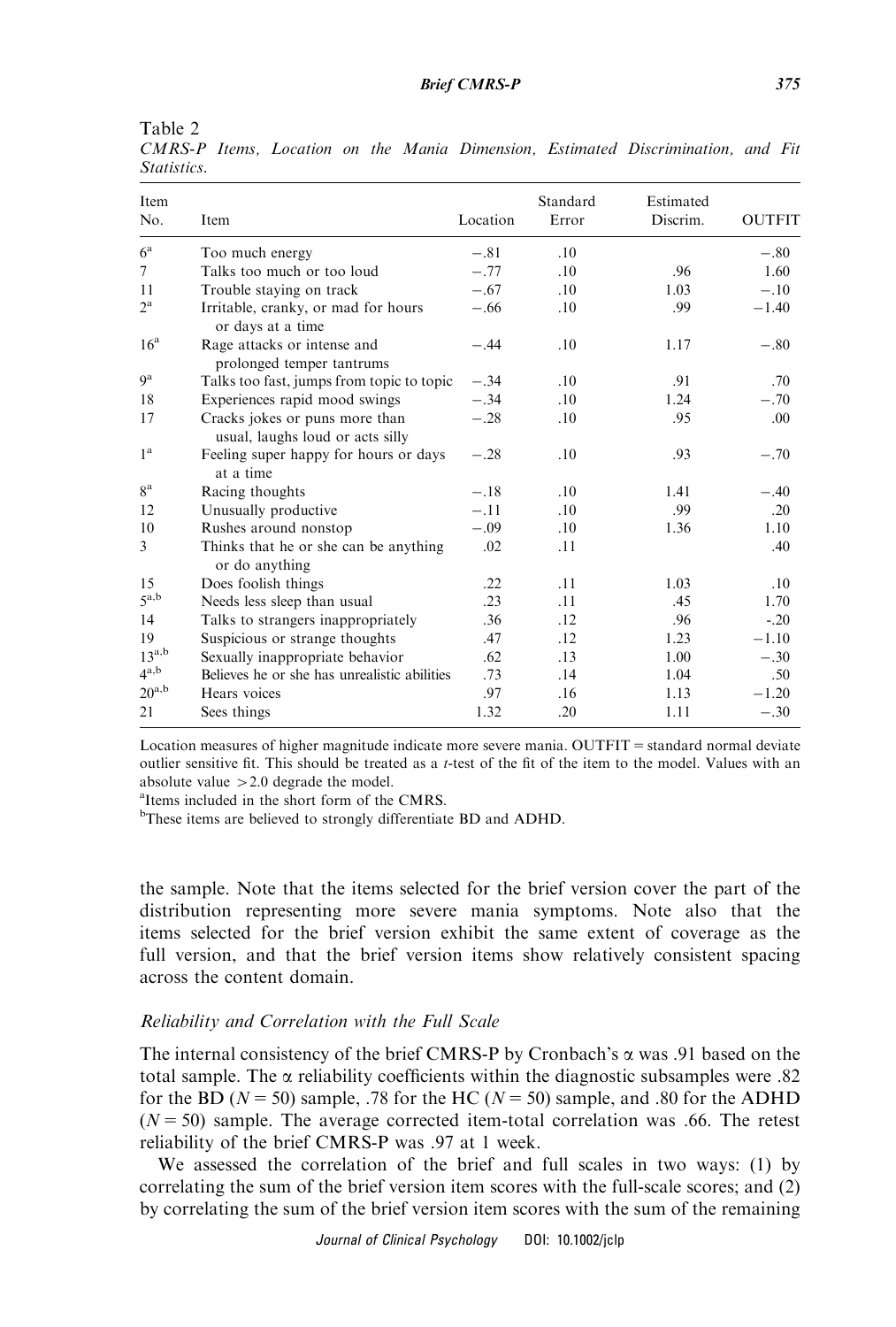

## Low Mania

Figure 1. CMRS-P items plotted on the theoretical dimension of pediatric mania (Y-axis) against item fit (X-axis) with histogram of full-scale WASH-U-KSADS Mania Module severity scores. Square symbols indicate items selected for the Brief CMRS-P. The shaded areas at the sides represent areas of misfit of the measurement model.

items after the brief version items were removed from the full scale. The first method overestimates the population correlation because the brief version items contribute to both measures, and the second method underestimates the population correlation because the brief version items are not included (Smith et al., 2000). The correlation between the brief and full versions was .98, and the correlation between the brief version and the items not used in the brief version was .93.

# Discrimination of BD, ADHD, and HC

Table 3 reports the means, standard deviations, and minima and maxima for each item by sample (BD, ADHD, and HC) and Table 4 shows the AUC, sensitivity, and specificity of the short and long forms for differentiating between BD, ADHD and HC. Analysis of the receiver operating characteristics (ROC) curves using logistic regression and Youden's (Youden, 1950) criterion provided optimal cut scores for using the brief CMRS-P to screen for BD. From this analysis, we were able to evaluate the extent to which the CMRS-P accurately identified true positive and true negative cases (Tosteson & Begg, 1988). Because mania is difficult to differentiate from ADHD symptoms, we selected the cut score for screening that would be optimal for differentiating mania from ADHD. This score had a sensitivity of .84 and specificity of .92 for differentiating mania from ADHD, and sensitivity of .90 and specificity of .96 for differentiating mania from HC.

# Differentiation among Bipolar Subtypes

Table 4 also reports the optimal cut scores, AUC, sensitivity, and specificity of the full and brief forms of the CMRS-P for differentiating between Bipolar I and II subtypes, between Bipolar I and others, and between Bipolar I and NOS. The AUCs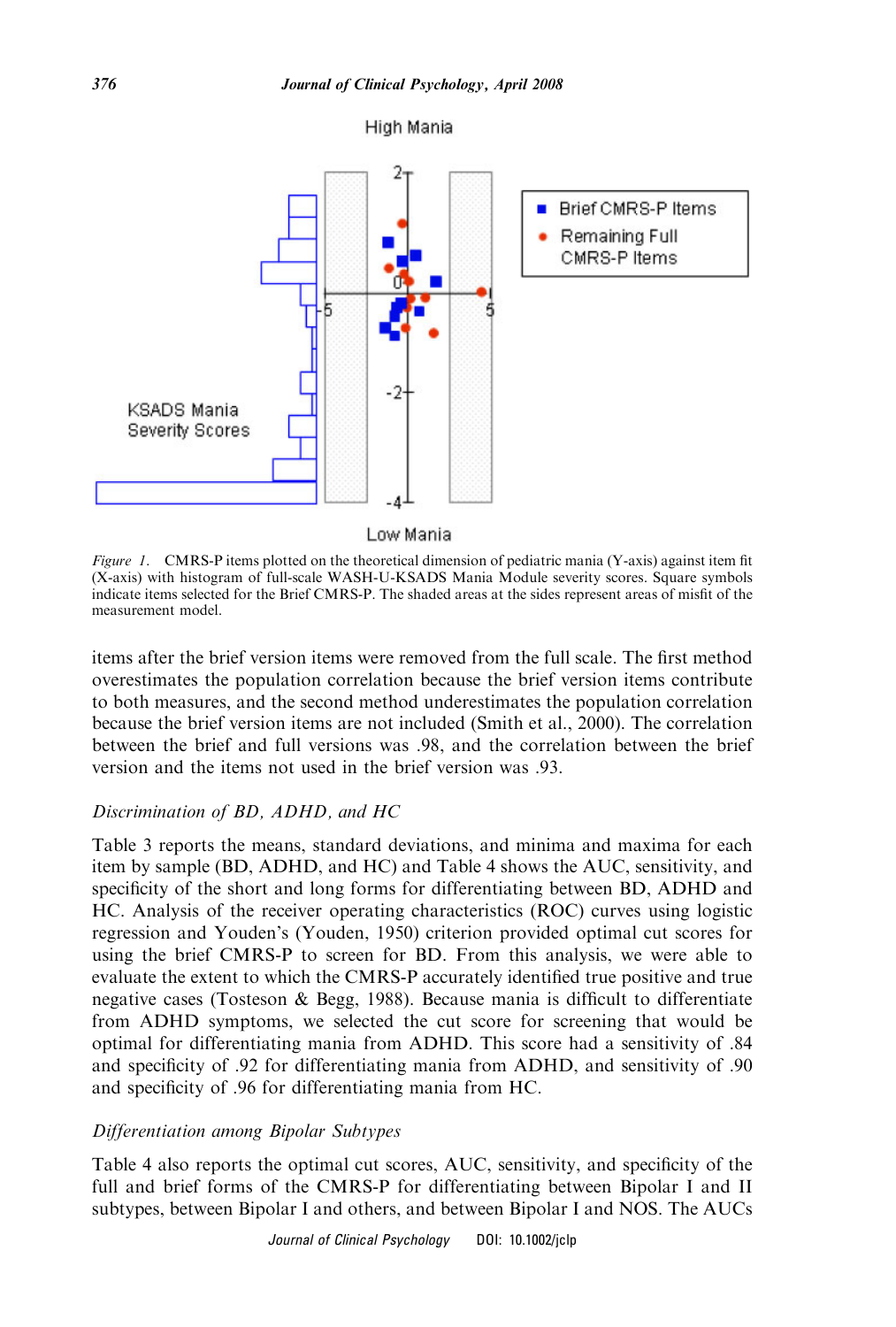|                                                                                                                                                       |            |            |            |                |                      |            | Diagnosis   |              |                 |             |             |              |
|-------------------------------------------------------------------------------------------------------------------------------------------------------|------------|------------|------------|----------------|----------------------|------------|-------------|--------------|-----------------|-------------|-------------|--------------|
|                                                                                                                                                       |            |            |            | Normal control |                      |            |             | <b>BD</b>    |                 |             | <b>ADHD</b> |              |
|                                                                                                                                                       |            |            |            |                | Mean SD Min Max Mean | <b>SD</b>  |             |              | Min Max Mean SD |             |             | Min Max      |
| Have period of too much energy<br>Feel irritable, cranky, or mad<br>for hours                                                                         | .40<br>.30 | .67<br>.61 | .00<br>.00 | 2.00<br>3.00   | 2.22<br>2.24         | .91<br>.89 | .00.<br>.00 | 3.00<br>3.00 | 1.45<br>.69     | 1.00<br>.89 | .00<br>.00  | 3.00<br>3.00 |
| Have rage attacks, intense and<br>prolonged temper tantrums                                                                                           | .18        | .56        | .00        | 3.00           | 2.20                 | 1.01       | .00         | 3.00         | .45             | .71         | .00         | 3.00         |
| Talk so fast that he or she jumps<br>from topic to topic                                                                                              | .28        | .57        | .00        | 2.00           | 1.72                 | 1.18       | .00         | 3.00         | .65             | .93         | .00         | 3.00         |
| Periods of feeling super happy<br>for hours or days at a time,<br>extremely wound-up and<br>excited, such as feeling<br>"on top of the world"         | .26        | .53        | .00        | 2.00           | 1.74                 | 1.03       | .00         | 3.00         | .59             | .76         | .00         | 3.00         |
| Have periods of racing thoughts<br>that his/her mind cannot slow<br>down, and it seems that your<br>child's mouth cannot keep up<br>with his/her mind | .12        | .44        | .00        | 2.00           | 1.86                 | 1.13       | .00         | 3.00         | .51             | .82         | .00         | 3.00         |
| Need less sleep than usual.<br>yet does not feel tired the<br>next day                                                                                | .26        | .53        | .00        | 2.00           | .98                  | 1.06       | .00         | 3.00         | .41             | .73         | .00.        | 3.00         |
| Behave in a sexually<br>inappropriate way                                                                                                             | .04        | .20        | .00        | 1.00           | .86                  | 1.16       | .00         | 3.00         | .08             | .34         | .00         | 2.00         |
| Believe that he/she has<br>unrealistic abilities or powers<br>that are unusual, and may try<br>to act upon them, which<br>causes trouble              | .06        | .31        | .00.       | 2.00           | .70                  | .93        | .00         | 3.00         | .24             | .60         | .00         | 2.00         |
| Hear voices that nobody else<br>can hear                                                                                                              | .00.       | .00        | .00        | .00.           | .62                  | .95        | .00.        | 3.00         | .00             | .00         | .00         | .00.         |

Table 3 CMRS-P Item Means, SDs, and Minima and Maxima, by Diagnosis

Table 4

Receiver Operating Characteristics of the CMRS-P Short and Long Forms at Their Optimal Cut Scores for Differentiating among Diagnoses and among Subcategories of Bipolar Disorder

|                               |     |     | <b>Brief CMRS-P</b> |             | <b>Full CMRS-P</b> |     |             |             |  |  |
|-------------------------------|-----|-----|---------------------|-------------|--------------------|-----|-------------|-------------|--|--|
|                               | Cut | AUC | Sensitivity         | Specificity | Cut                | AUC | Sensitivity | Specificity |  |  |
| All BD vs. ADHD               | 10  | .85 | .84                 | .83         | 20                 | .91 | .82         | .94         |  |  |
| All BD vs. HC                 | 10  | .96 | .92                 | .82         | 20                 | .97 | .84         | .98         |  |  |
| $BDI$ vs. $ADHDa$             | 10  | .87 | .86                 | .82         | 20                 | .89 | .83         | .86         |  |  |
| BD I vs. HC <sup>a</sup>      | 10  | .98 | .86                 | .98         | 20                 | .98 | .83         | .98         |  |  |
| BD I vs. Other                | 13  | .78 | .77                 | .73         | 25                 | .80 | .80         | .73         |  |  |
| BD I vs. BD II                | 12  | .77 | .83                 | .86         | 23                 | .79 | .87         | .86         |  |  |
| <b>BD</b> I vs. <b>BD</b> NOS | 13  | .79 | 77                  | .63         | 27                 | .81 | .80         | .62         |  |  |

<sup>a</sup>Children diagnosed with BD type II and BD NOS were not included in these analyses.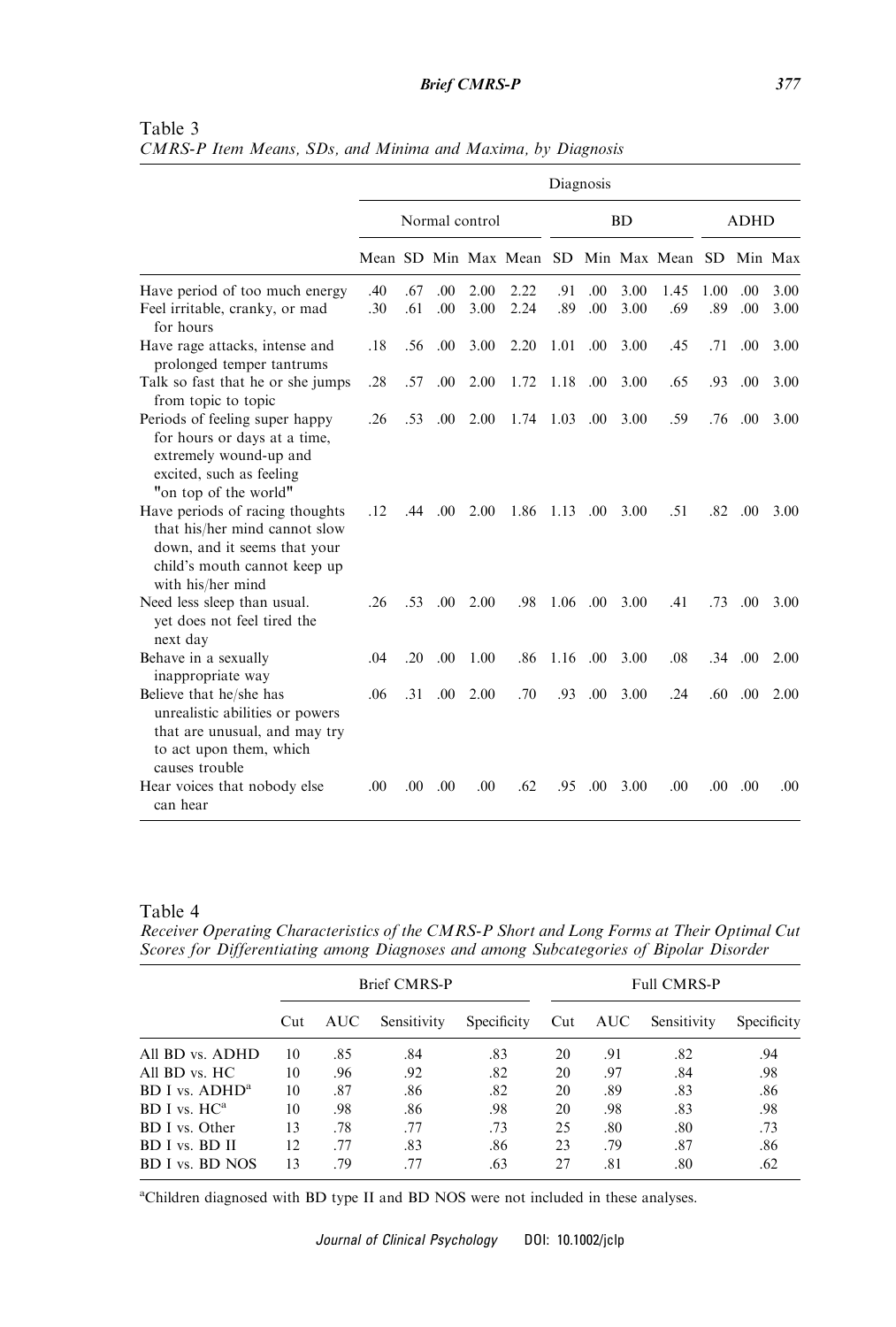were slightly lower for these purposes, and the optimal cut scores slightly higher than when distinguishing between a bipolar disorder subtype and other disorders or healthy controls.

# Discussion

Based on a Rasch analysis, we selected 10 items from the CMRS-P that represent the DSM-IV symptoms of mania. We found that a summated scale using these items correlated strongly with the unused items on the original 21-item CMRS-P. Logistic analysis of the ROC curves found strong sensitivity and specificity for differentiating mania from ADHD and mania from HC. Both the brief and full forms of the CMRS had somewhat lower, but still acceptable accuracy for differentiating among bipolar subtypes and detecting symptoms of BD.

Upon undertaking this study, we speculated that the full-length version of the CMRS-P might be more appealing for research in studies that would benefit from sampling mania symptoms at different levels of severity. However, we found that the brief version was only slightly less effective than the full version in differentiating diagnoses and BD subtypes. This indicates that eliminating items from the full version to form the brief version may not have substantially reduced the ability of the measure to identify different presentations of pediatric mania. Similarly, Geller et al. (2002) found that five DSM-IV mania-specific symptoms discriminated well between BD and ADHD groups: "Elated mood," "Grandiosity," "Flight of ideas/racing thoughts," "Decreased need for sleep," and "Hypersexuality." Using Rasch analysis to define a unidimensional mania scale, this investigation included all of these symptoms except Grandiosity. Unlike the Geller et al. (2002) study, this investigation identified irritable mood and rage attacks as lying on the mania dimension.

It is not known how either the brief or original CMRS-P would perform in assessing change in mania symptoms. Indeed, sensitivity to change is a neglected aspect of treatment outcome measurement (Guyatt, Walter, & Norman, 1987). One might speculate that the long form would be more sensitive to change than the brief form, because of its greater opportunities to tap changing symptoms. However, the brevity of the short form may argue for its use in repeated assessments, as it reduces the potential for assessment fatigue for families without sacrificing much in terms of reliability or validity. The reduced assessment burden may also make the short form more attractive for large-scale studies or repeated administrations over the course of treatment. The issue of sensitivity to change will require future research.

A limitation of this study is the relatively small sample size. Although a larger sample might have been desirable, this sample of 150 subjects is believed to contain youths whose mania levels represent a sizable array of mania symptoms. We recognize, however, that the performance of the items might change when assessing severely ill samples or samples in community mental health centers, hospitals, or residential treatment settings. Further research will be needed to assess transportability of this measure to such samples and with other cultural or language groups.

It is reasonable to believe that the analysis produced accurate estimates of the item locations. Wright and Tennant (Crouch, Gresham, & Wright, 1985) noted that, with a reasonably targeted sample of 50 persons, there is 99% confidence that the estimated item difficulties are within  $+1$  logit of their stable values and, with 200 persons, there is 99% confidence the estimated values are within  $\pm 0.5$  logit of their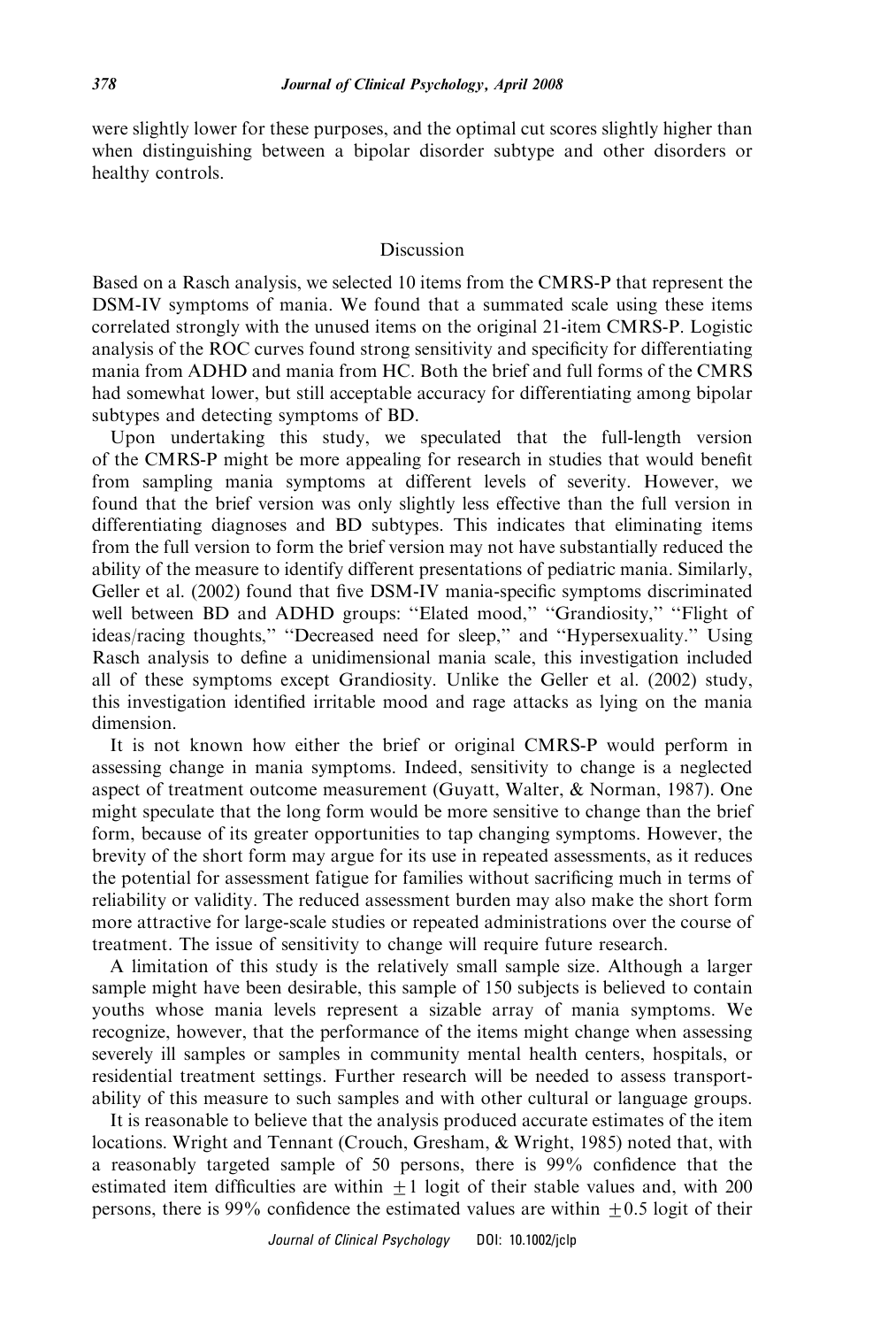#### Brief CMRS-P 379

stable values. Thus, we believe that the sample size of 150 in this study is sufficient to produce reasonable estimates of each item's scale position.

As should be the case with any questionnaire of this nature, high scores should not be treated as a diagnosis, but should be regarded as a trigger for careful evaluation. Further assessment should be done by a qualified mental health professional, and should evaluate developmental history, family history, and changes in energy and mood, while ruling out other potential causes (Quinn  $\&$  Fristad, 2004). At the same time, there is a growing body of evidence that bipolar disorder has a genetic component, and it appears that there can be severe behavior problems in childhood or adolescence that meet strict DSM criteria for bipolar disorder. This evidence also suggests that these cases show similar validity to adult bipolar disorder in terms of family history, comorbidity, associated features, treatment response, and neuroimaging studies (cf. Geller & Luby, 1997; Youngstrom, Birmaher, & Findling, 2008).

Using Rasch scaling, this study has produced a reliable and valid brief form of the CMRS-P that meets the criteria Smith and colleagues (2000) suggested for shortform development. The brief CMRS-P is a unidimensional scale that is highly sensitive and specific for differentiating mania from ADHD, and has high accuracy for detecting variation within presentations of pediatric mania. Fortuitously, the items that most closely approximated the DSM-IV criteria A and B for mania were also the items showing the most favorable properties according to the Rasch model. The brief version appears to retain the desirable characteristics of the longer form, lending itself to easier use in epidemiological applications and assessment of change at multiple time-points.

## References

- American Psychiatric Association. (1994). Diagnostic and statistical manual of mental disorders (4th ed.). Washington, DC: Author.
- Biederman, J. (1998). Resolved: Mania is mistaken for ADHD in prepubertal children. Journal of the American Academy of Child and Adolescent Psychiatry, 37, 1096–1098.
- Birmaher, B., & Axelson, D. (2006). Course and outcome of bipolar spectrum disorder in children and adolescents: A review of the existing literature. Development and Psychopathology, 18, 1023–1035.
- Brotman, M.A., Schmajuk, M., Rich, B.A., Dickstein, D.P., Guyer, A.E., Costello, E.J., et al. (2006). Prevalence, clinical correlates, and longitudinal course of severe mood dysregulation in children. Biological Psychiatry, 60, 991–997.
- Carlson, G.A., & Kelly, K.L. (1998). Manic symptoms in psychiatrically hospitalized children—what do they mean? Journal of Affective Disorders, 51, 123–135.
- Cohen, J. (1960). A coefficient of agreement for nominal scales. Educational and Psychological Measurement, 20, 37–46.
- Cole, J.C., Rabin, A., Smith, T.L., & Kaufman, A.S. (2004). Development and validation of a Rasch-derived CES-D short form. Psychological Assessment, 16, 360–372.
- Crouch, P., Gresham, F., & Wright, W. (1985). Interdependent and independent group contingencies with immediate and delayed reinforcement for controlling classroom behavior. Journal of School Psychology, 23, 177–187.
- Cunningham, J.T., Wild, T.C., Bondy, S.J., & Lin, E. (2001). Impact of normative feedback on problem drinkers: A small area population study. Journal of Studies on Alcohol, 62, 228–233.
- Dienes, K., Chang, K., Blasey, C., Adleman, N., & Steiner, H. (2002). Characterization of children of bipolar parents by parent report CBCL. Psychiatric Research, 36, 337–345.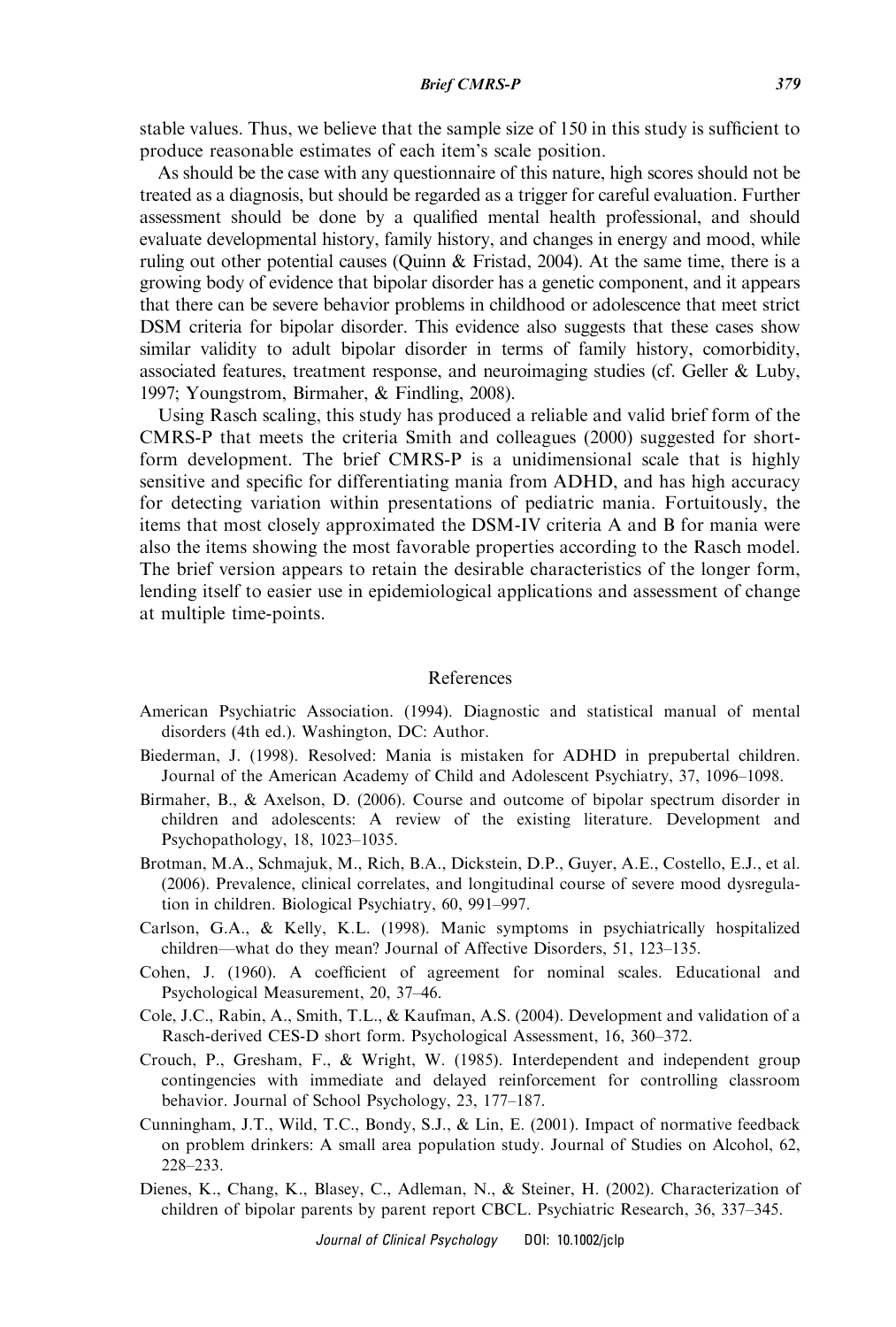- Fristad, M., Weller, E., & Weller, R. (1992). The Mania Rating Scale: Can it be used in children? A preliminary report. Journal of the American Academy of Child and Adolescent Psychiatry, 31, 252–257.
- Geller, B., Craney, J.L., Bolhofner, K., Del Bello, M.P., Williams, M., & Zimerman, B. (2001). One-year recovery and relapse rates of children with a prepubertal and early adolescent bipolar disorder phenotype. American Journal of Psychiatry, 158, 303–305.
- Geller, B., & Luby, J. (1997). Child and adolescent bipolar disorder: A review of the past 10 years. Journal of the American Academy of Child and Adolescent Psychiatry, 36, 1168–1176.
- Geller, B., Zimerman, B., Williams, M., Bolhofner, K., Craney, J., Frazier, J., et al. (2002). DSM-IV mania symptoms in a prepubertal and early adolescent bipolar disorder phenotype compared to attention-deficit hyperactive and normal controls. Child and Adolescent Psychopharmacology, 12, 11–25.
- Geller, B., Zimerman, B., Williams, M., Bolhofner, K., Craney, J.L., DelBello, M., et al. (2001). Reliability of the Washington University in St. Louis Kiddie Schedule for Affective Disorders and Schizophrenia (WASH-U-KSADS) mania and rapid cycling sections. Journal of the American Academy of Child and Adolescent Psychiatry, 40, 450–455.
- Guyatt, G.H., Walter, S., & Norman, G. (1987). Measuring change over time: Assessing the usefulness of evaluative instruments. Journal of Chronic Diseases, 40, 171–178.
- Kowatch, R.A., Youngstrom, E.A., Danielyan, A., & Findling, R.L. (2005). Review and meta-analysis of the phenomenology and clinical characteristics of mania in children and adolescents. Bipolar Disorders, 7, 483–496.
- Leibenluft, E., Charney, D.S., Towbin, K.E., Bhangoo, R.K., & Pine, D.S. (2003). Defining clinical phenotypes of juvenile mania. American Journal of Psychiatry, 160, 430–437.
- Lewinsohn, P.M., Klein, D.N., & Seeley, J.R. (1995). Bipolar disorders in a community sample of older adolescents: Prevalence, phenomenology, comorbidity, and course. Journal of the American Academy of Child and Adolescent Psychiatry, 34, 454–463.
- Linacre, J.M. (2004). Facets: Rasch measurement computer program (version 3.52). Chicago: Winsteps.com.
- Linacre, J.M. (2006). Winsteps (R) Rasch measurement (version 3.60.1). Chicago: MESA Press.
- Lish, J.D., Dime-Meenan, S., Whybrow, P.C., Price, R.A., & Hirschfeld, R.M. (1994). The National Depressive and Manic-Depressive Association (DMDA) survey of bipolar members. Journal of Affective Disorders, 31, 281–294.
- Lord, F.M. (1980). Applications of item response theory to practical testing problems. Mahwah, NJ: Lawrence Erlbaum.
- Pavuluri, M.N., Henry, D., Naylor, M., Carbray, J., & Janicak, P.G. (2005). Divalproex sodium in pediatric mixed mania: A six-month open-label trial. Bipolar Disorders, 7, 266–273.
- Pavuluri, M.N., Henry, D.B., Devineni, B., Carbray, J., & Birmaher, B. (2006). Child Mania Rating Scale: Development, reliability, and validity. Journal of the American Academy of Child and Adolescent Psychiatry, 45, 550–560.
- Quinn, C.A., & Fristad, M.A. (2004). Defining and identifying early onset bipolar spectrum disorder. Current Psychiatry Reports, 6, 101–107.
- Rasch, G. (1960). Probabilistic models for some intelligence and attainment tests. Chicago: University of Chicago Press.
- Smith, G.T., McCarthy, D.M., & Anderson, K.G. (2000). On the sins of short-from development. Psychological Assessment, 12, 102–111.
- Stroud, M.W., McKnight, P.E., & Jensen, M.P. (2004). Assessment of self-reported physical activity in patients with chronic pain: Development of an abbreviated Roland–Morris disability scale. The Journal of Pain, 5, 257–263.